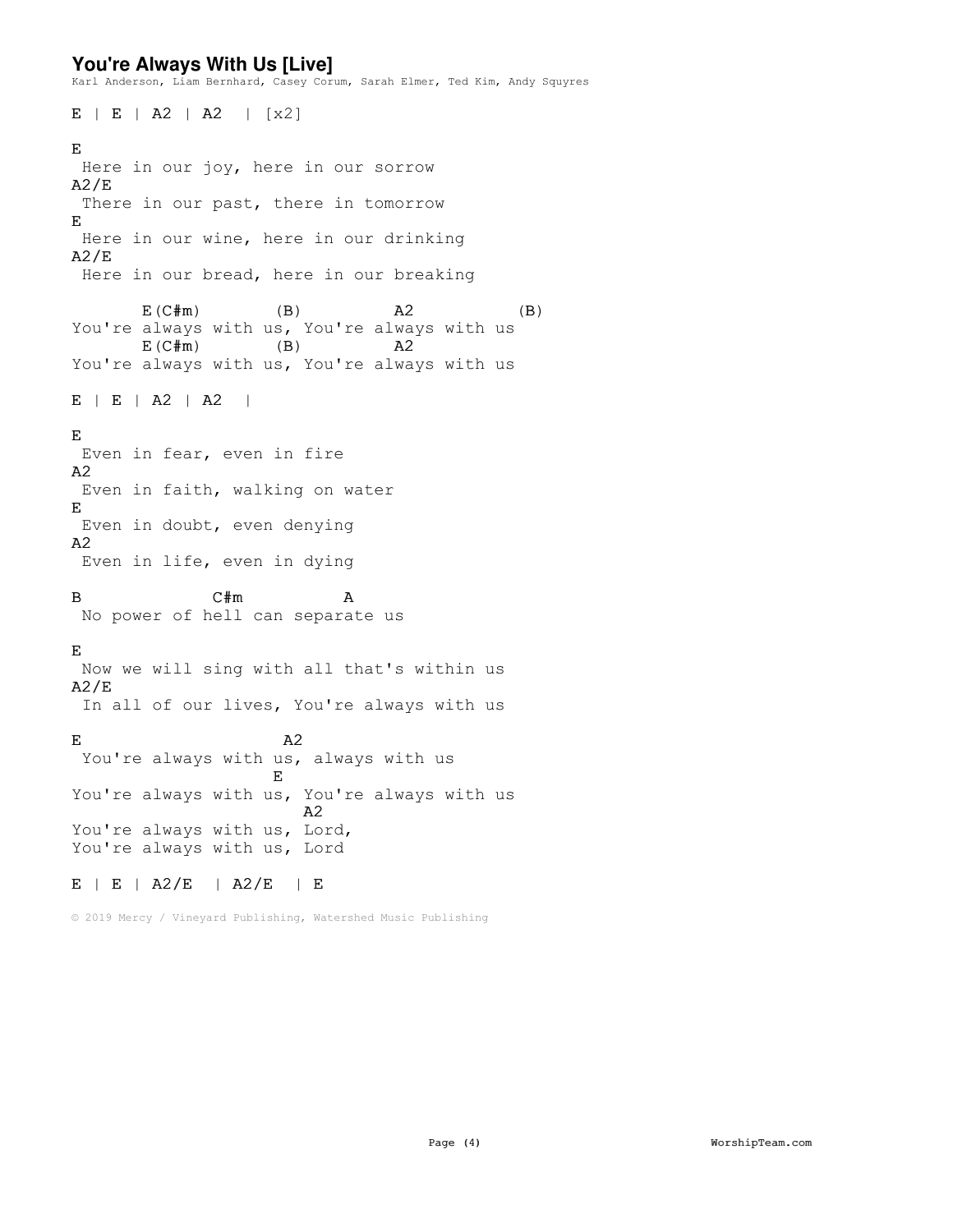## **Show Your Power**

Kevin Prosch G | C/G | G | D | (x2) G | G7 C/G G / | G | G7 C/G G / | G C G He is the Lord and He reigns on high. D G He is the Lord. G C G Spoke into the darkness, created the light. D G He is the Lord. G C G Who is like unto Him, neverending in days? D G He is the Lord. G C G And He comes in power, when we call on His name. D G He is the Lord. G C/G G D Show Your pow-er, oh Lord our God. (2x) G (Oh Lord) Our God. G C G Your Gospel, oh Lord, is the hope for our nation. D G You are the Lord. G C G It's the power of God for our salvation. D G You are the Lord. G C G We ask not for riches, but look to the cross. D G You are the Lord. G C G And for our inheritance give us the lost. D G You are the Lord. G C/G G D Send Your pow-er, oh Lord our God. (2x) G (Oh Lord) Our God.

© 1991 Mercy / Vineyard Publishing